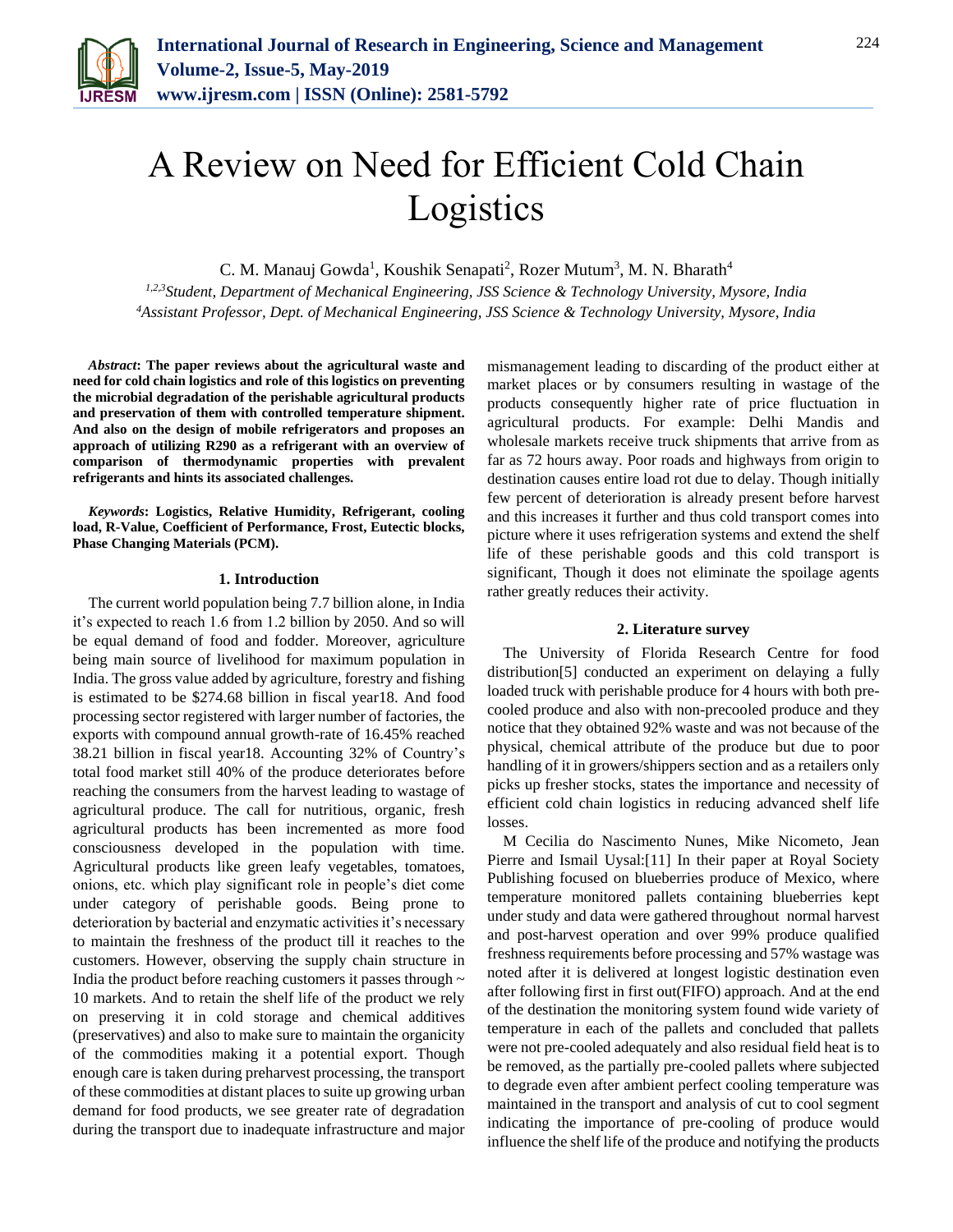

to be enclosed at lower temperature also adding up when for 4 days the strawberries held at 10-20°C and 95 % RH degrade in faster pace than that held at  $10{\text -}20^{\circ}$ C at 75% or 85% relative humidity coining that even maintaining relative humidity is also equally important in preservation of food products, also stating lower the RH higher the weight lost and lower will be the content of bioactive compounds.

Peter Sahupala and Reinyelda D. Latuheru: [1] have worked with cold storage design container with R12 refrigerant , vaporcompression cycle and theoretically explained the design for single container of 12 tonnes loading capacity truck with shrimps stored having 10˚C cooling temperature, 5˚C with superheated temperature and super cooled temperature with 35˚C refrigerant temperature in condenser and 5˚C in evaporator and 0.8MPa and 0.4MPa pressures respectively have obtained cooling load of 50.254 kW with 4.76 COP and this highlighting the refrigeration system application in food preservation such i.e., shrimp which was frozen and then subjected to lower temperature in cold storage.

C S Chaudhari, S N Supali [2] have made a comparative analysis on performance of R22 and R290 on vapor compression cycle at constant condensing temperature and different evaporating temperature providing an improved life of compressor R290 has given out lower discharged temperature and COP being nearly equal to that of R22 even when the mass flow rate of R290 was reduced by half indicating R290 is better substitute for conventional refrigerant and has better thermal and physical properties and also environmental friendly. RY Maharajan and SA Borikar[7] have made an analysis on performance of R134a domestic refrigerator with R290 and obtained and concluded that R290 mixture is better at all operating condition and it's a best replacement.



Fig. 1. Vapor compression cycle- refrigerated truck

The approach proposed in this paper focuses on the theoretical design of a single compartment container with R290 as refrigerant; the insulation, drainage, sealing and drive system are as follows:

For medium sized cold transport unit of 9×5.5×6ft dimension. We need perfect insulation so that the storage is never in influence with the exterior atmosphere conditions.

Considering the insulation, the resistance to heat flow must be higher enough indicated by R value. Higher the R value less will be the cooling load and R-25 to 30 would suffice the necessity and the sandwich of polyisocyanurate of approximate 6.8/inch. R-value where it stays till 6.5/inch after 5-10 years on the walls and extruded polystyrene on the floor where it stays ~6/inch R value (conventionally used were Polyurethane).

Fiber glass batt insulation to be avoided as the moisture seeps into it and will create molds and allow air to leak out resulting in higher demand of cooling load. This rigid foam is attached over the studs leaving about 2.5-3 inches vacuum spacing and interior steel and aluminium alloy layers. Usually the seams between the insulation sheets can be avoided by overlapping multiple layers of foam to create effective barrier and the floor is insulated with sandwich of Styrofoam porch painted plywood with edges covered by metal lining (baseboard) and tilted floor towards the door would allow the flow the dripped water from the stock to flow outside and thus acts like a drainage option Johnson's tread flooring options will well suited for the air to pass beneath the pallets so as to maintain uniform temperature at all points in the crate and as the crates are being banged over the area during loading it is necessary to protect the Styrofoam with sheathing by fiber glass or COX plywood as an additional protective layer.

And thus the exterior design will be checked and sealing will be done when interiors are done. The doors are provided with gasket, the structure is sealed by caulking, foam pipe insulation between conditioner cabinet and the walls is necessary so to make sure there're no holes to atmospheric air to seep through in. And to make sure the door opens towards outside and able to swing freely and insulation of the doors should be done to at least around R-25 with associated door drip cap and the automatic door closing system to be implied [performance of foam deteriorates 3 to 5% a year].

A set temperature is maintained by figoblocks-eutectic beams at the top. And strip or curtains are being attached to the door so as to prevent the humidified air entering into the storage unit whenever the door gets opened consequently the entry of moist air from the external surroundings results in increase in humidity in the inside area of the storage unit which can be reduced by attaching a dehumidifier.

And the power source is obtained by an alternator linked inverter at the bottom, where the driving shaft is connected to the alternator and sufficient amount of electricity is generated as the truck moves and associated 3 phase electric plugs are provided at both inside and outside (to obtain shore power which truck is halt).And an automated defrost button is provided to slash the frost developed over the coils of the refrigerator unit provided only when the truck is running and made ensured that temperature is maintained at 43˚C (and with circuit breaker at the end) and as defrost cycle and the compressor should restart [by voltage up by running truck engine].

The storage unit would be well-equipped with biosensors gas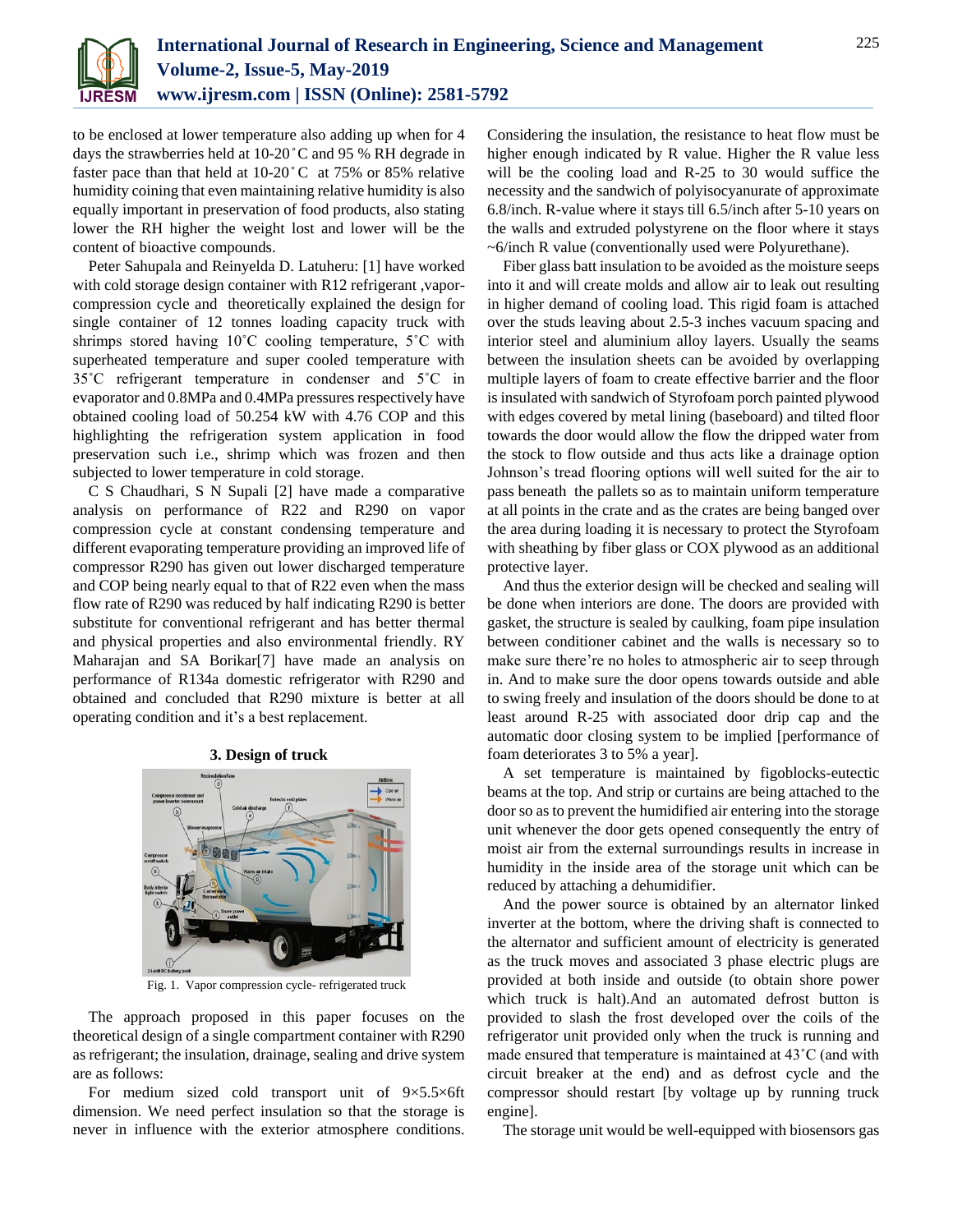

sensors and fluorescent oxygen sensors as the refrigerant used will be R290 with flammability it's very important to have exhaust proof alarms and external shut down management. And trending IOT applications can also be utilized to keep on track with the logistics whereabouts and security issues.

And the refrigerant conventionally used are R-12/R-22 but we intend to utilize R290 (Propane) as a refrigerant and R290 is being highlighted because of it being stable, from thermodynamic, thermo-economic attributes and non-reactive, non-carcinogenic, non-mutagenic characteristics.

And R290 has composition of:

| Propane                    | $> 99.5\%$ volume |
|----------------------------|-------------------|
| Isobutane                  | ${}_{\leq 0.4\%}$ |
| n-butane                   | $\leq 0.15\%$     |
| C <sub>4</sub> unsaturates | $< 0.019\%$       |
|                            |                   |

#### **4. Need for R290**

In Brazilian magazine "engenharia e arquitetura" Anessandro da Silva, from Bitzer Brazil highlights the attributes of R290 and need for shifting from convention of R12, R22, R134a to R290 because of the propane natural occurring component posing zero threat in destruction of ozone layer and global warming potential being negligible i.e., GWP 3,and with their higher solubility with lubricants and ester oils, having high purity of  $\geq$  maintaining higher shelf life of the units (refrigerant units say compressor due to its non-corrosive property),and as the R290 gives lower volumetric capacity which is lesser than conventional R22 and R12 by 15%.and high cooling effect and performance is observed with lesser mass flow rate.

All these make it a dominant mixture comparatively and safe to use when proper protocols are followed like passing the nitrogen gas through the compressor units prior refilling of the refrigerant, implementing gauges and leak identification systems. To support the above the comparison of R290 with conventional refrigerants is given in table 1,

- Latent heat of evaporation of R290 is higher than that of R22 by 80 % and R12 by 150% at a normal boiling point.
- The higher latent heat of evaporation indicates lower refrigerant mass requirement.
- The lower the requirement of refrigerant mass then lower friction and better heat transfer coefficients in evaporator and condenser.
- Higher thermal conductivity improves the performance of condenser and evaporator.
- The higher specific heat of R290 gives lower discharge temperature
- High miscibility with oils it makes one good refrigerant.

As the refrigerant R290 possess high critical pressure and temperature, low boiling point low specific volume, high conductivity, and high miscibility with oils it makes one good refrigerant.

Table 1

| Comparison of R290 with conventional refrigerants |              |                 |                  |  |
|---------------------------------------------------|--------------|-----------------|------------------|--|
| Properties                                        | R12          | R <sub>22</sub> | R <sub>290</sub> |  |
| Molecular weight (g/mol)                          | 120.91       | 86.47           | 44.1             |  |
| Critical point                                    |              |                 |                  |  |
| $T (^{\circ}C)$                                   | 111.8        | 96.15           | 96.68            |  |
| $P$ (bar)                                         | 41.25        | 49.71           | 42.48            |  |
| $\rho$ (kg/m <sup>3</sup> )                       | 557.211      | 520.89          | 220.48           |  |
| Triple point                                      |              |                 |                  |  |
| T                                                 | $-157.05$    | $-157.42$       | $-187.62$        |  |
| P                                                 | $\mathbf{0}$ | $\mathbf{0}$    | $\mathbf{0}$     |  |
| Solid phase                                       |              |                 |                  |  |
| MP (°C)                                           | $-158$       | $-157.42$       | $-187.68$        |  |
| Gas phase                                         |              |                 |                  |  |
| Liquid density $(kg/m3)$                          | 1487         | 1409.17         | 580.88           |  |
| Boiling point $(C)$                               | $-29.75$     | $-40.81$        | $-42.11$         |  |
| Latent heat of vaporization(at BP)                | 166.17       | 233.75          | 425.59           |  |
| (kJ/kg)                                           |              |                 |                  |  |
| Gas phase                                         |              |                 |                  |  |
| Z compressibility                                 | 0.97         | 0.98            | 0.98             |  |
| γ                                                 | 1.15         | 1.2             | 1.15             |  |
| Gas density at BP $(kg/m3)$                       | 6.29         | 4.7             | 2.42             |  |
| Density                                           | 5.54         | 3.94            | 2.01             |  |
| $CP$ (kJ/kg K)                                    | 0.59         | 0.64            | 1.58             |  |
| $CV$ ( $kJ/kg$ K)                                 | 0.51         | 0.53            | 1.38             |  |
| Gas equivalent $(kg/m3)$                          | 6.29         | 4.7             | 2.42             |  |
| Specific gravity                                  | 4.3          | 3               | 1.55             |  |
| Specific volume $(m^3/kg)$                        | 0.18         | 0.25            | 0.5              |  |
| Thermal conductivity (MW/m K)                     | 8.73         | 9.15            | 15.65            |  |
| Vapor pressure (bar)                              | 3.08         | 4.97            | 4.75             |  |

### **5. Advantages**

- 1. The cold transport logistics not only adds up gross value on food processing but also plays a major role in connecting agricultural, commercial and industrial sectors.
- 2. The logistics effectively links farmers to markets and transform the global trade dynamics and lifestyles by satisfying demand by modern industrialized society.
- 3. High temperature countries that lie in subtropical and tropical region losses 50% of agricultural produce only due to degradation of food and this can be reduced as more and more research and development on this continues with time.
- 4. The selection of R290 initiating phasing out of R-12, R-22 refrigerants cascading resultants would be fruitful in regarding prevention of environment pollution and ozone depletion.
- 5. These can provide controlled temperature from -18 to 15˚ C and versatile enough for all agricultural produce, dairy and also pharmaceutical products.
- 6. The shelf life of containers is  $10+$  years and also is less dense due to usage of aluminium, resulting in less tyre wear and more mileage.
- 7. Fresh food arrives fresh as the agricultural produce being supplied fresh when demanded gives justified profit to farmers.
- 8. Millions of food, health supplies gets exported and thus we can see inflation in cold chain economy.
- 9. The PCM (phase changing material), eutectic plates in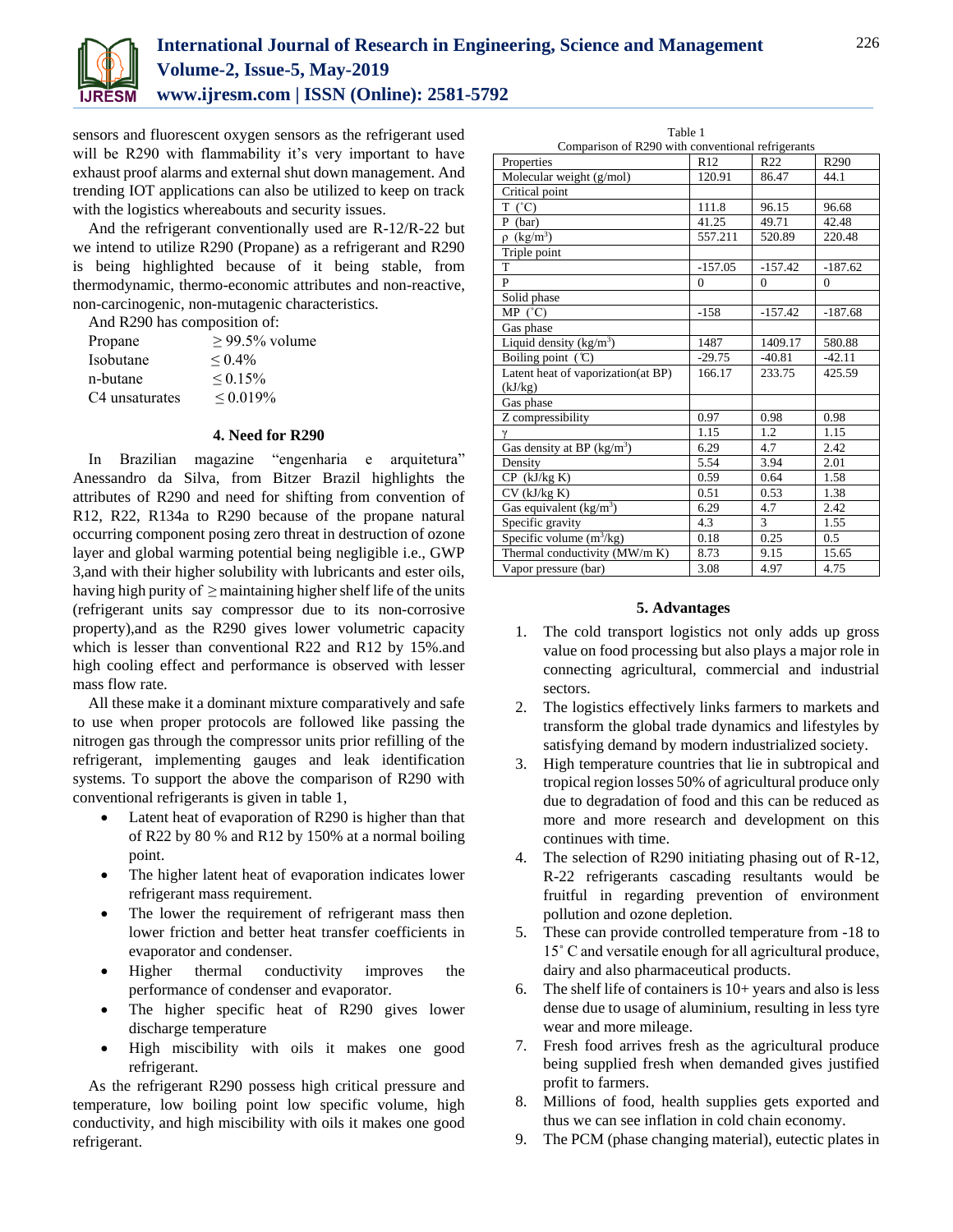

container acts as backup for around 4 hrs when the refrigerating cycle is stopped by any malfunctioning/technical casualties. And for smaller distances the transport can be done without refrigeration and by only help of these eutectic beams.

- 10. IOT introduced in this fraternity can have track over change in temperature leakage issue and the load being delivered at destination every action and minute changes can be monitored.
- 11. Alternator usage will cut extra power supply and cost effective compared to units run by auxiliary driving system like diesel engine etc.

## **6. Disadvantages**

- 1. The cold storage will reduce its efficiency if correct sealing of cracks and correct insulation at the corners, sheathing and efficient drainage is not provided.
- 2. Good air circulation and loading protocols are critical to performance of the unit to maintain proper product temperature.
- 3. Periodic maintenance of the complete unit is required like checking debris at evaporator fins, condenser surface load imperfection etc.
- 4. When battery voltage is low and where truck is still connected to shore power the compressor will not run on mobile power.
- 5. Frost ice gets deposited on plate surface due to moisture content and requires periodic cleaning.
- 6. The refrigerant R290 is not compatible with elastomers like chloroprene, isoprene polyurethane, and plastics like polyvinyl chloride, polycarbonates.
- 7. The refrigerant is flammable as it's denser than air, whenever there is leak, it gets accumulated at lowest point and their potential lubrication problem, overheating, slugging and also contamination and chances of explosion of it gets in contact with spark, flame and this could be compensated by using required leakage sensors and leakage protocols.
- 8. This is not a drop in refrigerant, there's need of unique designed components of the refrigerating unit for this R290 refrigerant due to its flammability property with enclosed wired system and made sure no open electrical component is exposed with adequate earth bonds. Thus making the fabrication cumbersome.
- 9. Operational responsibility is high usually 4 quarterly inspections are required each year.
- 10. If there is leakage of gases when truck is located in enclosed place, there's a potential chance of an explosion would occur and someone opens the door as oxygen seeps into it.

## **7. Conclusion**

1. The immense agricultural waste can be reduced by employing efficient working cold transport consequently ravishes the economy, quality of diet, employment opportunities and enabling market access and more capital reflow at several areas.

- 2. The refrigerant selected is dominant in its physical and thermal properties with minimal impact on ozone depletion and global warming leaving lesser carbon foot-print attracting environmentalistic customers.
- 3. Lower discharge temperature improves the life of the compressor by improving stability of the refrigerant and lubricant.
- 4. It was observed that R290 gives lower discharge temperature hence improves the life of compressor.
- 5. Refrigerant mass flow rate required with R290 is lower by 50 % compared to R22.
- 6. Naturally acceptable domestic agricultural produce can reach people residing far away from food production area near the point of freshness as possible. (and resulting lesser geopolitical tensions and potential medium to global trade ).
- 7. The phase changing materials i.e., eutectic units will suffice enough cooling effect as back up.
- 8. The implementation of IOT smart sensor and leakage prevention units would compromise the chances of casualties as propane is flammable.
- 9. As auxiliary alternator unit is utilized where there is less emission cost effective compare to auxiliary diesel unit.
- 10. Frequent re-opening of doors must be avoided and perfect precooling methodology must be used and dehumidifiers are kept in the storage unit to maintain required controlled humidity.
- 11. External factors also influence the perishability of the agricultural products as the microbes responsible for degradation settles in cuts in the products before harvesting, while transporting, grading of products into fresh, rotten, just rotten must be done, and mechanization of grading would reduce the efforts as currently manual grading is done thus product being rotted easily.
- 12. Introduction of silo-bags would reduce the above risks and also prevent insect penetration as it used in conventional jute bags.
- 13. Usage of hooks to load unload the agricultural products must be avoided so as to prevent contact with external environment and oxidation but handles or ears must be provided to jute bags so as to prevent the above habit.
- 14. The long distance logistics routes, the storage unit are made to wait hours by RTA and sell unit which result in delay in delivering.
- 15. The logistics construction are not emerging colorfully due to less Govt. support, lack of professionalism, less experienced workers, lack of influential third party logistic leader, high logistic cost, and no participatory